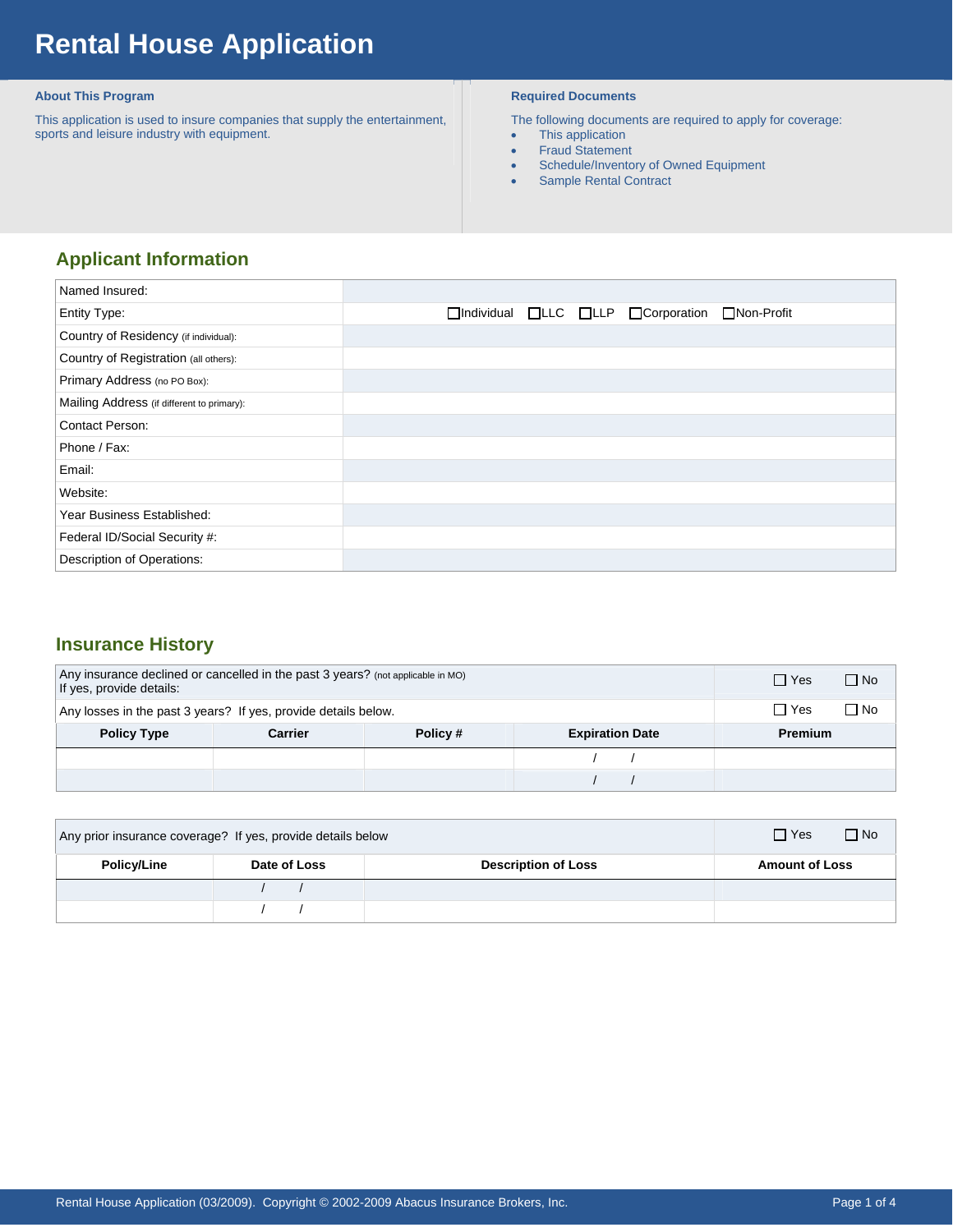## **General Information, Procedures & Revenue**

#### **General Information**

| Years of Industry Experience                                         |                                                                                                                                                                                                                                |                                                                                                                                                                                                                                |
|----------------------------------------------------------------------|--------------------------------------------------------------------------------------------------------------------------------------------------------------------------------------------------------------------------------|--------------------------------------------------------------------------------------------------------------------------------------------------------------------------------------------------------------------------------|
| Type of Equipment Rented to Others                                   |                                                                                                                                                                                                                                |                                                                                                                                                                                                                                |
| Types of Product Sold (if any)                                       |                                                                                                                                                                                                                                |                                                                                                                                                                                                                                |
| Hours of operations                                                  | From: The contract of the contract of the contract of the contract of the contract of the contract of the contract of the contract of the contract of the contract of the contract of the contract of the contract of the cont | To: the contract of the contract of the contract of the contract of the contract of the contract of the contract of the contract of the contract of the contract of the contract of the contract of the contract of the contra |
| Number of employees                                                  |                                                                                                                                                                                                                                |                                                                                                                                                                                                                                |
| Maximum equipment value per rental                                   |                                                                                                                                                                                                                                |                                                                                                                                                                                                                                |
| Number of rentals per year                                           |                                                                                                                                                                                                                                |                                                                                                                                                                                                                                |
| Average rental durations (days)                                      |                                                                                                                                                                                                                                |                                                                                                                                                                                                                                |
| Vehicles Rented To Others (if yes, complete vehicle/driver schedule) |                                                                                                                                                                                                                                | Currently not available                                                                                                                                                                                                        |
| If hired/non-owned auto coverage is required:                        |                                                                                                                                                                                                                                |                                                                                                                                                                                                                                |
| Cost of hire (other than mobile studios/film trucks)                 |                                                                                                                                                                                                                                |                                                                                                                                                                                                                                |
| Cost of hire (mobile studios & film trucks)                          |                                                                                                                                                                                                                                |                                                                                                                                                                                                                                |
| Loaned or Donated autos (#, days)                                    |                                                                                                                                                                                                                                | Davs<br>#                                                                                                                                                                                                                      |

#### **Procedures**

| All equipment is registered in an automated system                                                                       | $\Box$ Yes | $\Box$ No |
|--------------------------------------------------------------------------------------------------------------------------|------------|-----------|
| Rental contract is used that transfers responsibility for loss, damage, theft, liability to the renter.                  | ∏ Yes      | $\Box$ No |
| Rental Contract contains a hold harmless clause                                                                          | $\Box$ Yes | $\Box$ No |
| Credit checks obtained on customers                                                                                      | $\Box$ Yes | $\Box$ No |
| Certificates of insurance required naming studio as additional insured and loss payee before<br>releasing equipment.     | $\Box$ Yes | $\Box$ No |
| Credit Card is run for all rentals                                                                                       | $\Box$ Yes | $\Box$ No |
| Valid identification required before releasing equipment.                                                                | $\Box$ Yes | $\Box$ No |
| Require and verify references                                                                                            | $\Box$ Yes | $\Box$ No |
| Contact customer's insurance broker to verify limits and coverages.                                                      | $\Box$ Yes | $\Box$ No |
| Any Installation, staging, rigging, design, construction?<br>If yes, describe:                                           | $\Box$ Yes | $\Box$ No |
| Operators provided with equipment                                                                                        | $\Box$ Yes | $\Box$ No |
| What percentage of rentals include operators<br>Equipment remains with operators (not left with 3 <sup>rd</sup> parties) | $\Box$ Yes | $\Box$ No |

#### **Revenue**

|                          | Last 12 months | Upcoming 12 months |
|--------------------------|----------------|--------------------|
| Rental Revenue           |                |                    |
| Sales of Product Revenue |                |                    |
| Other Revenue (describe) |                |                    |
| <b>Total Revenue</b>     |                |                    |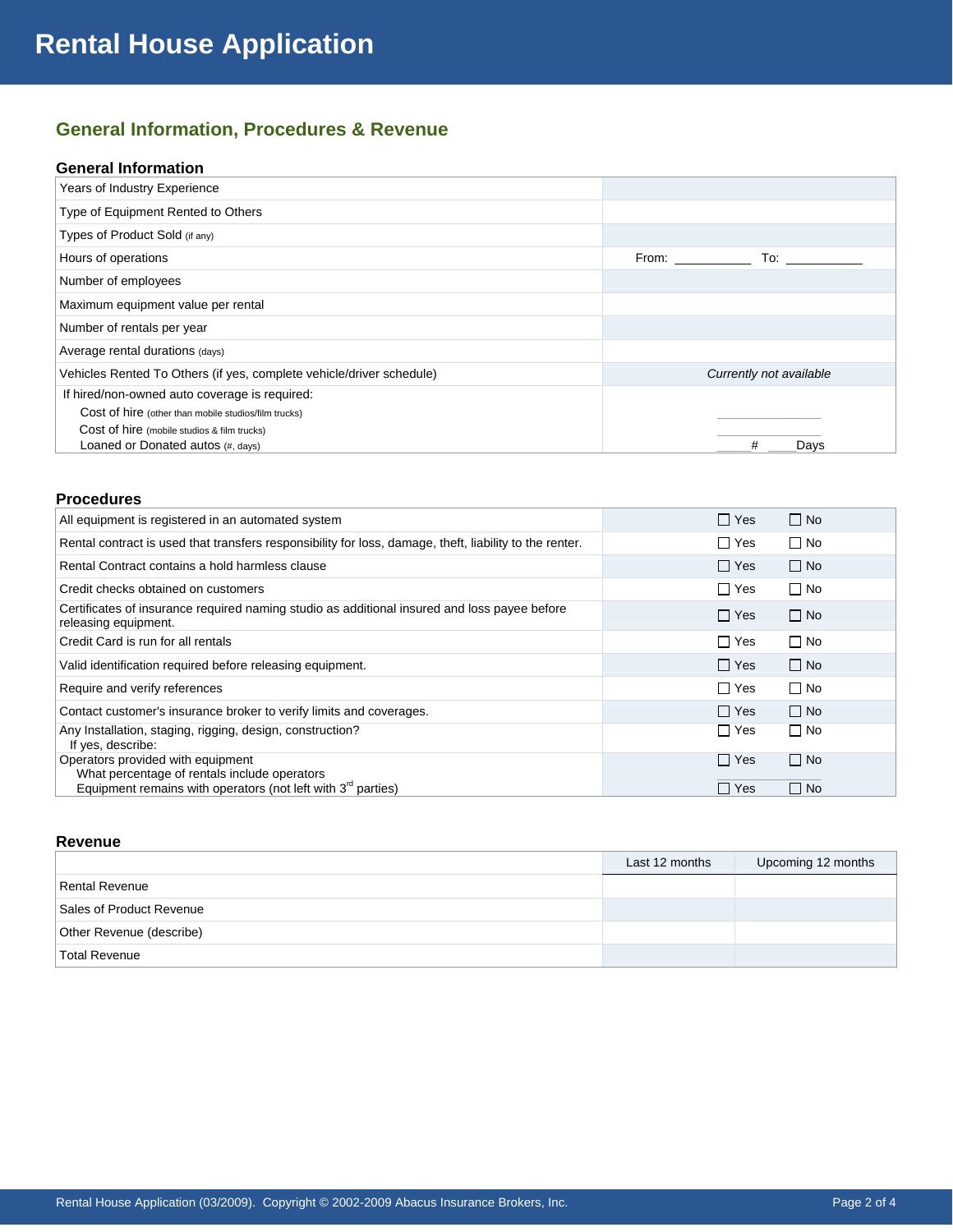## **Location Information**

#### **Location Details**

| Year Built                                                                 |                                                  |
|----------------------------------------------------------------------------|--------------------------------------------------|
| <b>Construction Type</b>                                                   |                                                  |
| Area Occupied (square feet)                                                |                                                  |
| Alarm Type                                                                 | $\square$ Smoke<br>$\Box$ Fire<br>$\Box$ Burglar |
| Alarm Monitoring Company                                                   |                                                  |
| <b>Sprinkler System</b>                                                    | $\Box$ Yes<br>$\Box$ No                          |
| Protection Class (1 - 10)                                                  |                                                  |
| Maximum Value of Equipment/inventory at this location                      |                                                  |
| Warehouse used to keep additional equipment/inventory?<br>If yes, provide: | $\Box$ Yes<br>$\Box$ No                          |
| Address<br><b>Square Feet</b><br>Alarm Info                                |                                                  |
| Maximum Value of equipment/inventory at warehouse                          |                                                  |

**For additional locations, duplicate this page.**